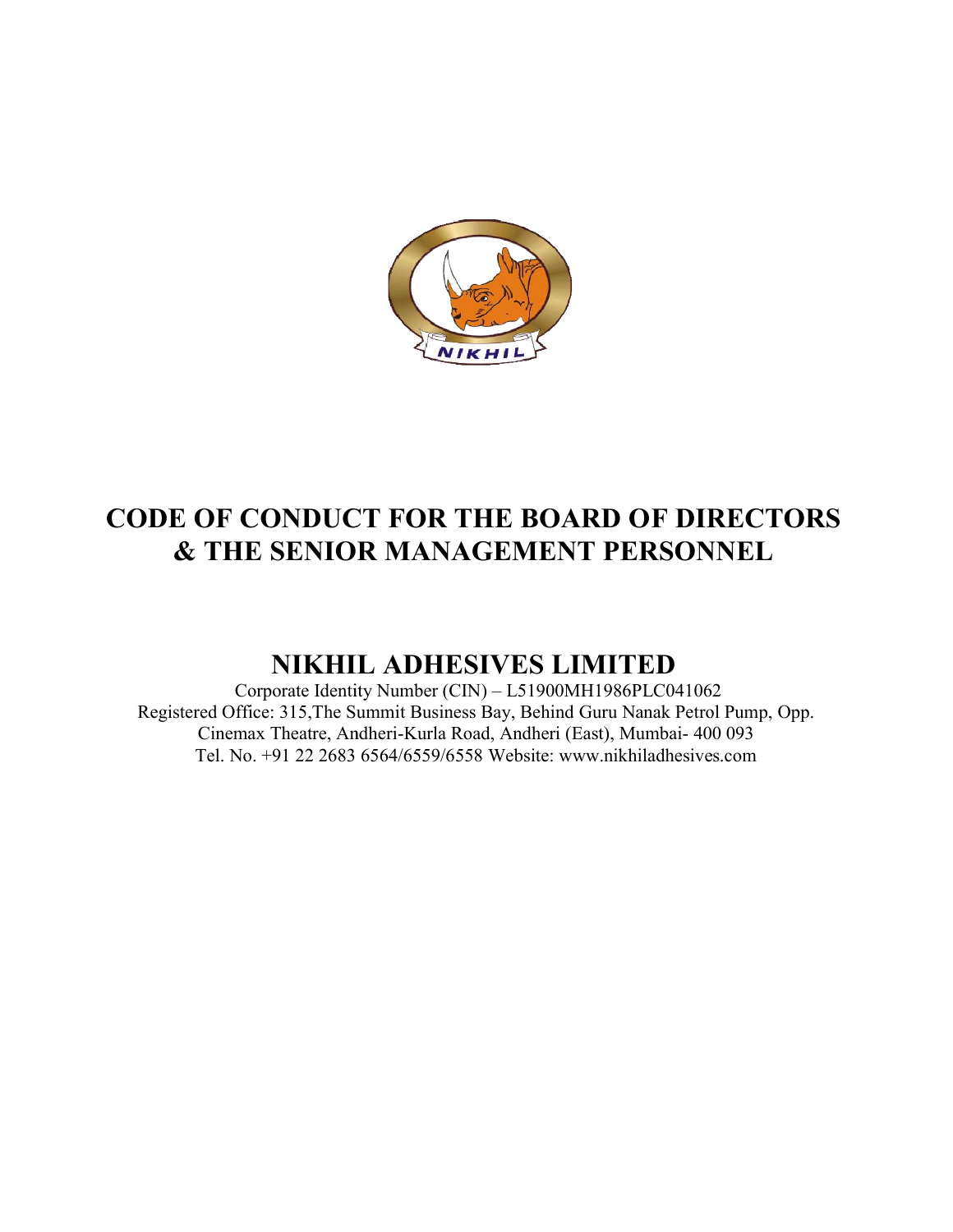### CODE OF CONDUCT FOR THE BOARD OF DIRECTORS & THE SENIOR MANAGEMENT PERSONNEL

#### 1. BACKGROUND

This code of conduct for the Board of Directors and the Senior Management Personnel (hereinafter referred to as "the Code") has been framed and adopted by Nikhil Adhesives Limited (hereinafter referred to as "the Company") in compliance with the provisions of the regulation 17(5) of SEBI (Listing Obligations & Disclosure Requirements) Regulation, 2015 entered into by the Company with the Stock Exchange.

This Code is intended to provide guidance to the Board of Directors and Senior Management Personnel to manage the affairs of the Company in ethical manner. The purpose of this Code is to recognize and emphasis upon the ethical behavior and to develop a culture of honesty and accountability.

This Code of Conduct attempts to set forth the guiding principle on which the Company and its Board and Senior Management shall operate and conduct themselves with multitudinous stakeholders, government and regulatory agencies, media and anyone else with whom it is connected. It recognizes that Company is a trustee and custodian of public money and in order to fulfill its fiduciary obligation and responsibilities, it has to maintain and continue to enjoy the trust and confidence of its stakeholders and public at large.

#### 2. DEFINITIONS AND INTERPRETATIONS

In this Code, unless repugnant to the meaning or context thereof, the following expressions, whenever used in this Code, shall have the meaning as defined below:

"Company" shall mean Nikhil Adhesives Limited.

"Board Members" shall mean Directors on the Board of Directors of the Company.

"Whole-time Directors" or "Executive Directors" shall mean and include Company's Managing Director and Directors who are in whole time employment of the Company.

"Conflict of Interest" means where the interest or benefits of one person or entity conflict with the interest or benefits of the Company.

"Independent Directors" shall mean Independent Director as per the provisions of the Companies Act, 2013 and Listing Agreement (as revised from time to time)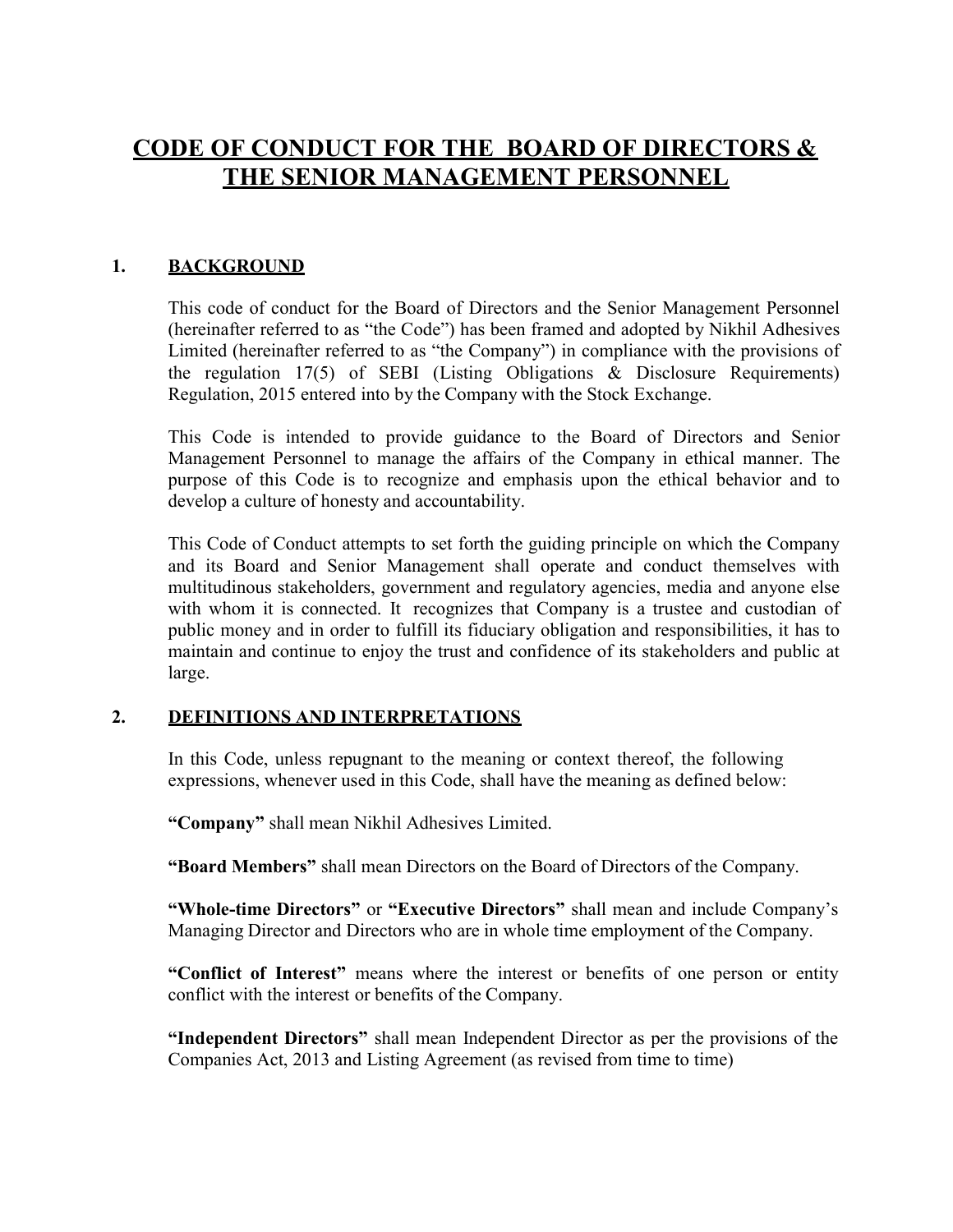"Relative" shall have the same meaning as defined in Section  $2(77)$  of the Companies Act, 2013 read with Rule-4 of Companies (Specification of definitions details) Rules, 2014.

"Senior Management Personnel" shall mean personnel of the Company who are members of its core management team excluding Board of Directors. Normally, this shall Comprise all members of management one level below the Executive Directors, including all functional heads and all employees at Vice President and above.

"Confidential information" includes, but not limited to, non-public information that might be of use to competitors of the Company, or harmful to the Company or its customers, if disclosed.

### 3. APPLICABILITY

The Code shall be applicable and binding to the Board of Directors and Senior Management Personnel of the Company.

The Directors and Senior Management Personnel should continue to comply with other applicable / to be applicable policies, rule and procedures of the Company.

#### 4. STATUTORY COMPLIANCES

The members shall adhere to and comply with the provisions of all applicable laws, rules and regulations as well as the Company's internal guidelines and policies framed from time to time. The members shall also endeavor to ensure that the officers of the Company are complying with the various statutory compliances efficiently and effectively and proper procedures are being followed in this regard.

#### 5. HONEST AND ETHICAL CONDUCT

The members shall act honestly, objectively and effectively in a fair and transparent manner for advancing the interests of the Company. They must abide by the policies and procedures framed and adopted by the Company and must respect and adhere to ethical and fair business practices. The members shall use due care and diligence in performing their duties and responsibilities attached to their respective office and exercise their powers in good faith for fulfilling their obligations towards the Company and its Stakeholders.

#### 6. CONFLICT OF INTEREST

The members shall avoid any situation that would lead to or tend to lead to any conflict of interest. Conflict of interest is a situation where personal interest may, in any way, interfere with the interests or benefits of the Company impacting the exercise of independent judgment while discharging one's duties and responsibilities. In case of a situation that involves or appears to involve conflict of interest, the members are expected to make a suitable disclosure to the Board of Directors of the Company and shall abstain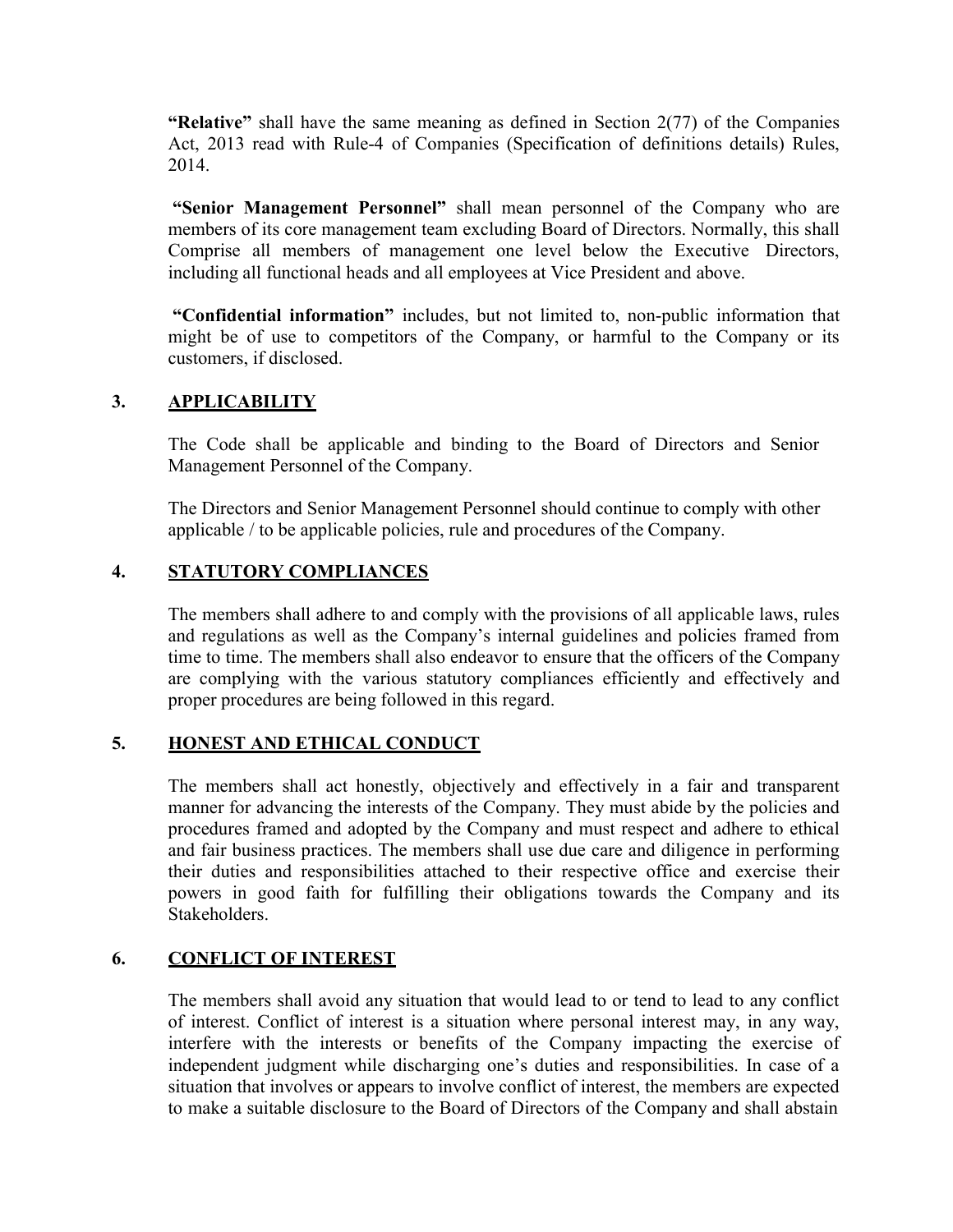from participating in any discussion for such transaction. The members are expected not to derive any improper personal benefit or a benefit to any of their relatives from the Company, including by making or influencing decision relating to any transaction of the Company.

#### 7. CONFIDENTIALITY OF INFORMATION

"Confidentiality of information" includes all information of the Company not authorized by the management for public dissemination. This includes information on trade, trade secrets, confidential and privileged information regarding customers, employees, information relating to mergers and acquisitions, stock splits and divestitures, non-public information about discussions and deliberations relating to business issues and decisions, between and among employees, officers and Directors in formal meetings or otherwise, and will include all such information which is not available in the public domain at that point of time. The Company believes that protection of all confidential information is essential and is committed to protecting business and personal information of confidential nature obtained from clients, associates and employees. Directors/Senior Management shall ensure that no confidential information is disclosed inadvertently or otherwise. Directors/Senior Management shall ensure that all confidential information available to them by virtue of the office including Board Meeting papers including Agenda and Minutes, etc. that they may hold or peruse is never directly or indirectly released or disclosed to any person on entity, or made public.

#### 8. PROTECTION & PROPER USE OF COMPANY'S RESOURCES

The members shall ensure that the assets and resources of the Company are properly, judiciously and efficiently used for its business purposes and are properly safeguarded. Any unauthorized use of the Company's assets should not be allowed and appropriate steps should be taken for the same.

#### 9. DUTIES OF INDEPENDENT DIRECTORS

The independent directors shall –

- (a) Undertake appropriate induction and regularly update and refresh their skills, knowledge and familiarity with the company;
- (b) Seek appropriate clarification or amplification of information and, where necessary, take and follow appropriate professional advice and opinion of outside experts at the expense of the company;
- (c) Strive to attend all meetings of the Board of Directors and of the Board committees of which he is a member;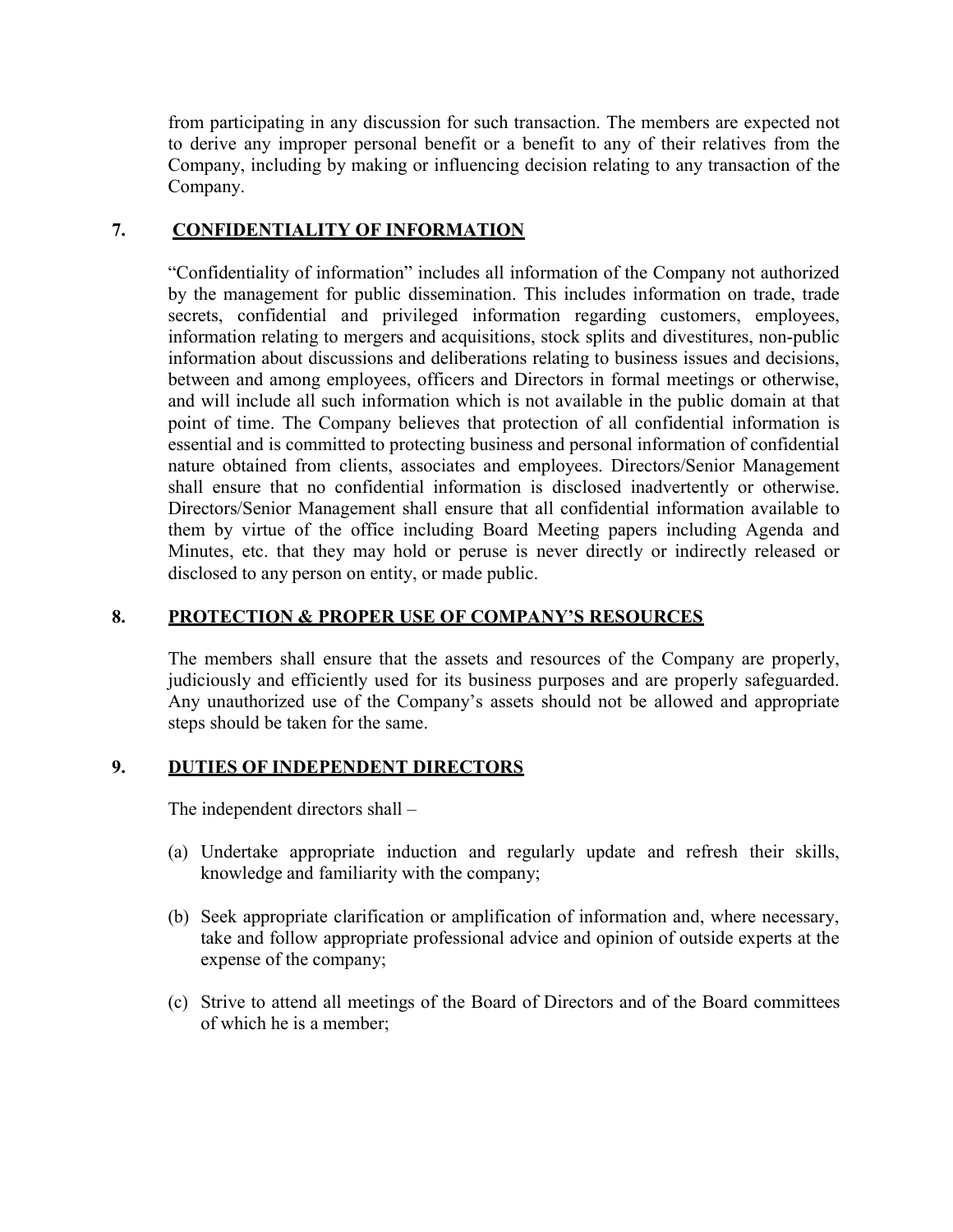- (d) Participate constructively and actively in the committees of the Board in which they are chairpersons or members;
- (e) Strive to attend the general meetings of the company;
- (f) Where they have concerns about the running of the company or a proposed action, ensure that these are addressed by the Board and, to the extent that they are not resolved, insist that their concerns are recorded in the minutes of the Board meeting;
- (g) Keep themselves well informed about the company and the external environment in which it operates;
- (h) Not to unfairly obstruct the functioning of an otherwise proper Board or committee of the Board;
- (i) Pay sufficient attention and ensure that adequate deliberations are held before approving related party transactions and assure themselves that the same are in the interest of the company;
- (j) Ascertain and ensure that the company has an adequate and functional vigil mechanism and to ensure that the interests of a person who uses such mechanism are not prejudicially affected on account of such use;
- (k) Report concerns about unethical behavior, actual or suspected fraud or violation of the company's code of conduct or ethics policy;
- (l) Acting within his authority, assist in protecting the legitimate interests of the company, shareholders and its employees;
- (m) Not disclose confidential information, including commercial secrets, technologies, advertising and sales promotion plans, unpublished price sensitive information, unless such disclosure is expressly approved by the Board or required by law.

The Company is committed to continuously reviewing and updating its policies and procedures. Therefore, this Code of Conduct is subject to modification. The company will review and update the Code of Conduct periodically to accommodate the changes that may take place in our policies and procedures from time to time and will be circulated to all concerned for implementation. All members of the Board of Directors and the management team shall affirm compliance with the code on an annual basis and the same should be sent to the Compliance Officer by  $30<sup>th</sup>$  April every year.